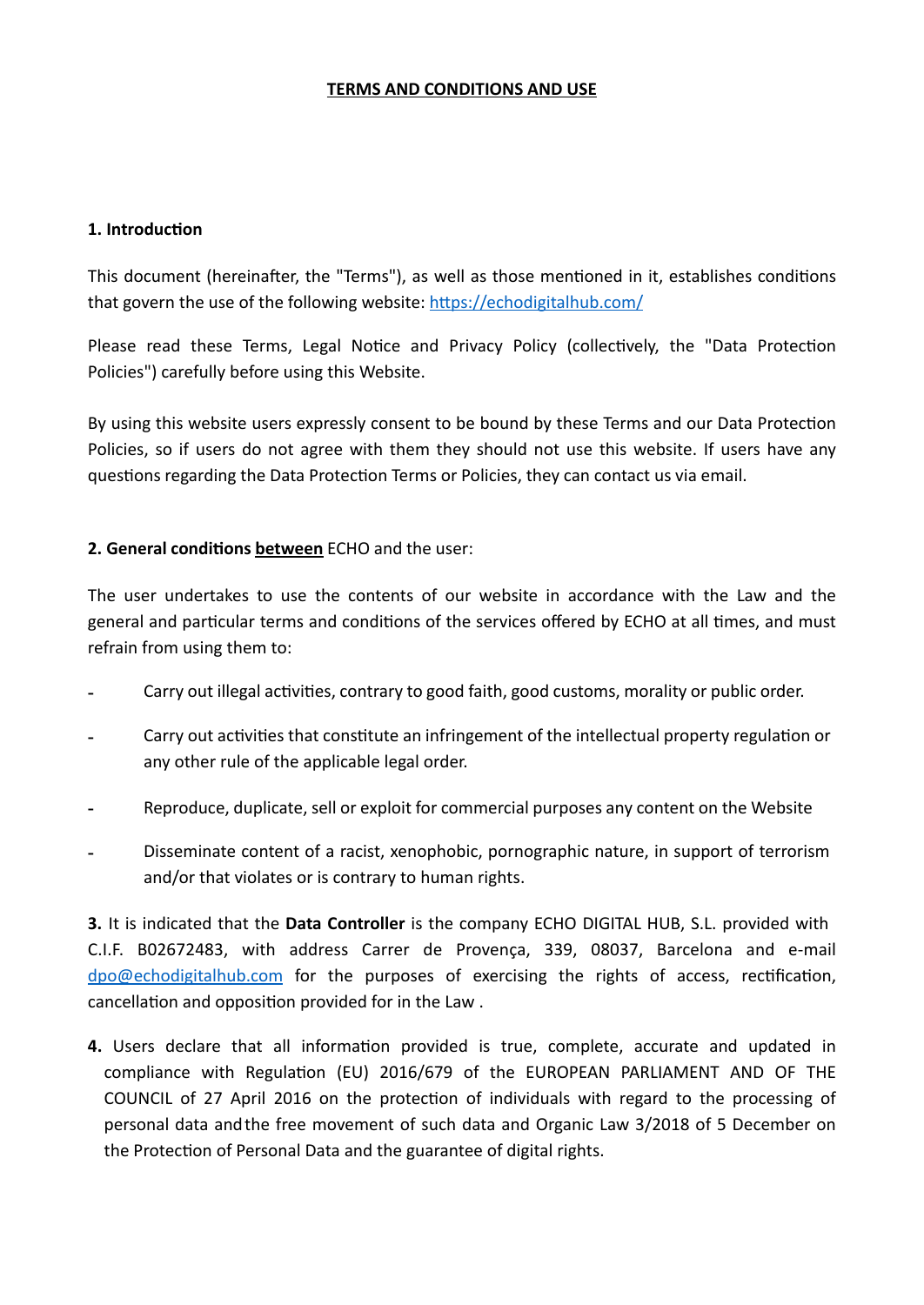- **5.** ECHO reserves the right to withdraw or rectify access to our Website, so we will not be liable if our services occasionally cease to be available or access is only provided for certain parts of our Website.
- **6.** ECHO is the owner of the intellectual and industrial property rights and has obtained the corresponding authorisations or licenses for the exploitation of the domain name, trademarks and distinctive signs and any other content published on this website.

Through this document we inform that no intellectual or industrial property rights are transferred on this website or any of its component elements, being expressly prohibited to the customer the reproduction, transformation, distribution, public communication, making available, extraction, reuse, forwarding or use of any nature or by any means or procedure, of any of them, except in cases where it is legally permitted or authorised by the holder of the corresponding rights.

The User must respect at all times all intellectual and industrial property rights on the contents of this website. Unauthorised use of the contents of this website may violate intellectual or industrial property legislation and other applicable laws.

The contents of this website, including designs, text, images and source code (together referred to as the "Content"), are protected by intellectual and industrial property rights. In no way may the Content be used, reproduced, copied or transmitted in any way without the prior written and explicit permission of the owner.

- **7.** Any dispute arising out of the interpretation or performance in relation to the validity, understanding, execution or termination of this contract shall be submitted to the exclusive jurisdiction of the Spanish courts and tribunals. However, consumers are entitled to all the rights granted to them by the legislation in force in this regard.
- 8. The sending and forwarding of data made by the user through the Web or the information that the user submits, is protected by the most modern electronic security techniques. Likewise, the data provided and stored in our databases are also protected by security systems that prevent unauthorised third parties from accessing them. We make our best efforts to have the most upto-date systems for the effectiveness of these security systems.
- **9.** Links to other websites that appear in ECHO are offered for information purposes only, so ECHO is not responsible for the products, services or content offered or supplied on the landing pages located in another domain.
- **10.** Our recommendations and/or value judgments about the services and/or content, as well as the announcement of promotions, must be considered by the user as a good faith forecast, without them being necessarily considered as factual statements, nor as part of any contract with the user.
- **11.** ECHO will not be responsible for failures in the functioning of the portal, as well as for the interruption, delays, slowness, loss or disconnections in communications and transmission of